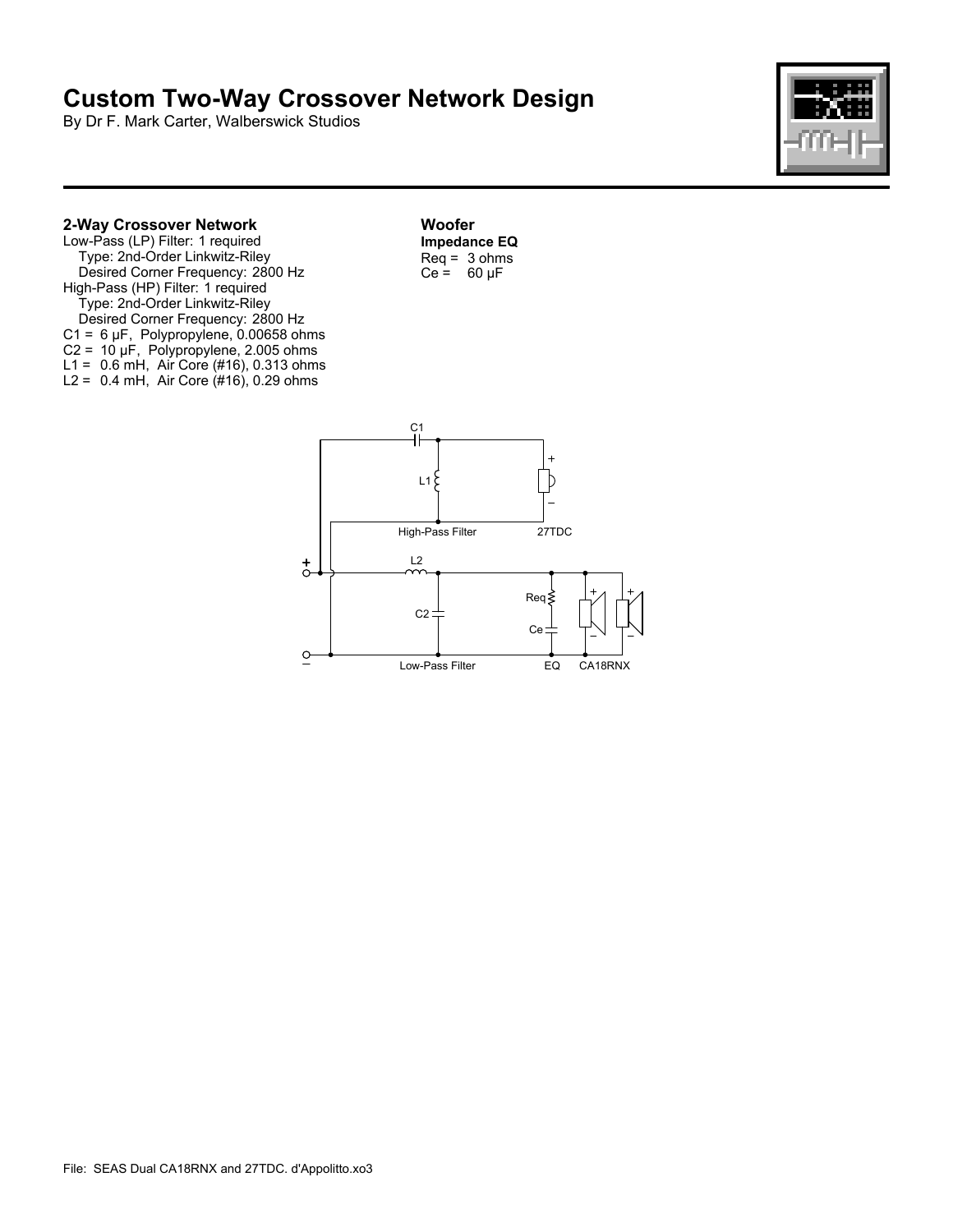

## **Tweeter Properties**

*--Driver Description--* Name: 27TDC Type: Standard one-way driver Company: Seas Fabrikker A.S. Comment: H 1149 *--Driver Configuration--* **No. of Drivers = 1** *--Driver Parameters--* Fs = 550 Hz<br>Qms = 0.972 Qms = 0.972<br>Mms = 0.3 g  $Mms =$  $Xmax =$  $Xmax = 0.25$  mm<br>Sd = 7 sq.cm  $7$  sq.cm<br> $0.41$  $Qes =$  $Re =$  4.8 ohms<br>Le = 0.05 mH  $0.05$  mH  $Z =$  6 ohms<br>BL = 3.5 Tm BL = 3.5 Tm<br>
Pe = 55 watt 55 watts<br>0.29  $Qts =$  $1-W$  SPL = 90 dB

## **Woofer Properties**

*--Driver Description--* Name: CA18RNX Type: Standard one-way driver Company: Seas Fabrikker A.S. Comment: H 1215 *--Driver Configuration--* **No. of Drivers = 2** Mounting = Standard Wiring = Parallel *--Driver Parameters--* 36 Hz<br>1.7  $Qms =$ <br>Vas = Vas = 36 liters [72]<br>Cms = 1.6 mm/N 10 Cms = 1.6 mm/N [0.8]<br>Mms = 12 q [24] Mms = 12 g [24]<br>Rms = 1.7 kg/s [ 1.7  $kg/s$  [3.4]  $Xmax = 6 min$ <br> $Xmech = 11 mm$  $Xmech =$ <br> $P-Dia =$ P-Dia = 126.6 mm [179]<br>Sd = 130 sq cm [260] Sd = 130 sq.cm [260]<br>P-Vd = 0.0755 liters [0.1] 0.0755 liters [0.151]<br>0.43  $Qes = Re$ Re = 6.1 ohms [3.05]<br>Le = 1.1 mH [0.55] Le =  $1.1 \text{ mH}$  [0.55]<br> $Z = 8 \text{ ohms}$  [4]  $Z = 8 \text{ ohms} [4]$ <br>BL = 6.4 Tm  $16.2$  $6.4$  Tm  $[6.205]$ Pe = 80 watts [160]  $Qts = 0.35$ <br>no = 0.37 0.377 % [0.753] 1-W SPL =  $88$  dB  $[91.01]$ 2.83-V SPL = 89.08 dB [95.1]

Graph Key:  $\longrightarrow$  LP  $\longrightarrow$  HP  $\longrightarrow$  Net